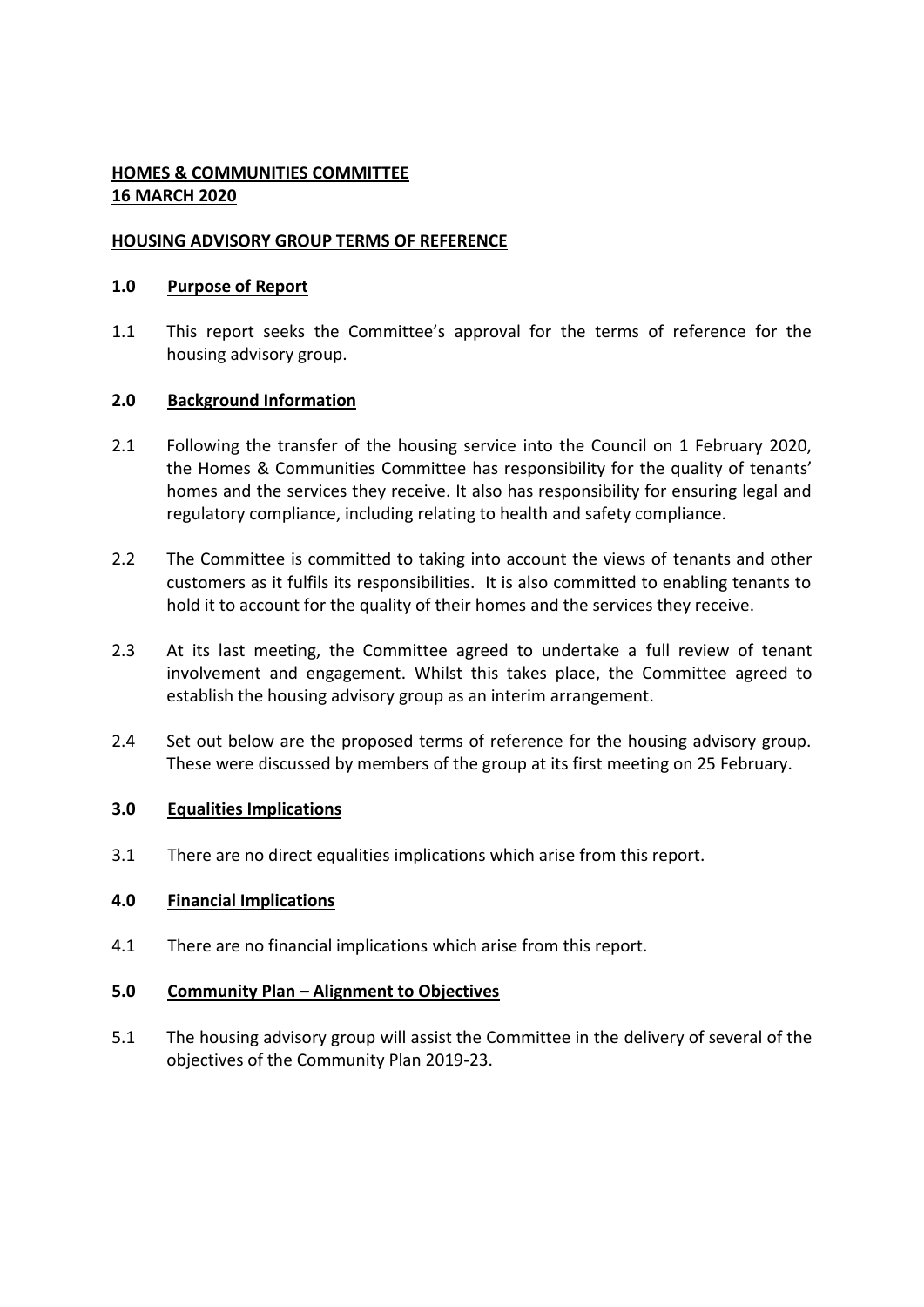# **6.0 Comments of Director**

6.1 These terms of reference enable the housing advisory group to contribute to the Committee's oversight of housing services whilst the review of tenant involvement and engagement takes place.

# **7.0 RECOMMENDATION**

**To approve the terms of reference for the housing advisory group.**

# **Reason for Recommendation(s)**

**To confirm the remit of the housing advisory group.**

### **Background Papers**

Terms of reference for the housing advisory group.

For further information please contact Julian Paine on 07968 421362

Julian Paine Interim Director – Housing, Health and Wellbeing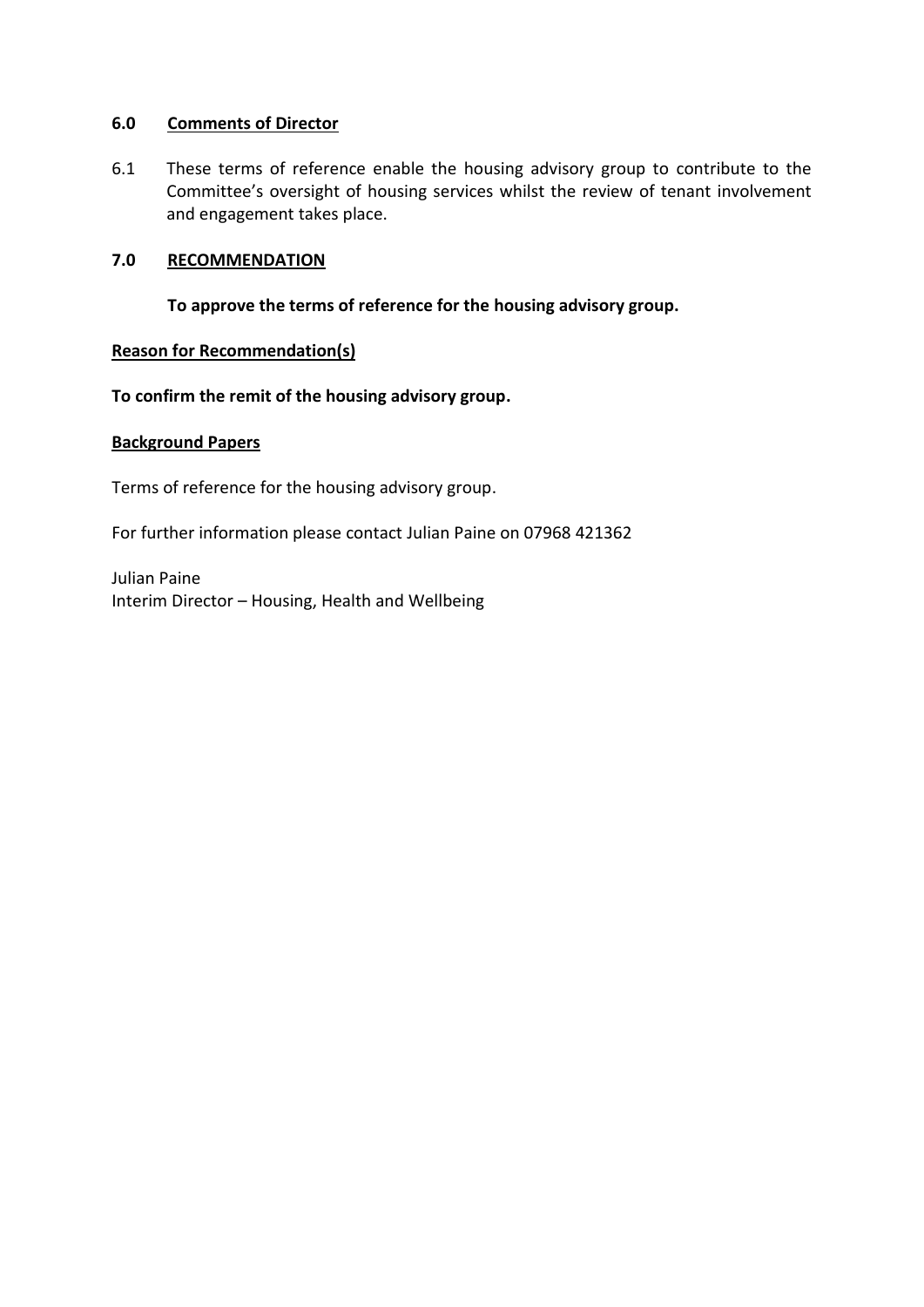# **TERMS OF REFERENCE**

# **1.0 Remit**

- 1.1 Following the transfer of the housing service into the Council on 1 February 2020, the Homes & Communities Committee has responsibility for the quality of tenants' homes and the services they receive. It also has responsibility for ensuring legal and regulatory compliance, including relating to health and safety compliance.
- 1.2 The Committee is committed to taking into account the views of tenants and other customers as it fulfils its responsibilities. It is also committed to enabling tenants to hold it to account for the quality of their homes and the services they receive. As a full review of tenant involvement and engagement has been commissioned, the Committee has put in place the Housing Advisory Group as an interim arrangement.
- 1.3 The role of the Housing Advisory Group is to create an informal forum through which the comments/views of the tenant representatives can be heard about a range of tenant-related matters and then be incorporated into the consideration of these items by the Homes & Communities Committee.

### **2.0 Duration and Procedures**

- 2.1 The Housing Advisory Group will meet regularly and the meetings should be coordinated with those of the Homes & Communities Committee.
- 2.2 The Housing Advisory Group does not have any delegated authority or decision making powers. It will cease following the implementation of the outcomes of the review of tenant involvement and engagement.

### **3.0 Membership**

- 3.1 Membership will comprise the Chairman or Vice Chairman of the Homes & Communities Committee, the three NSH tenant board members, three Committee Members and senior housing officers ie:
	- Michael Frettsome (NSH Tenant Board member)
	- Patricia Jarvis (NSH Tenant Board member)
	- Susan Murphy (NSH Tenant Board member)
	- Councillor Tim Wendels (Chairman) Chair of housing advisory group
	- Councillor Rhona Holloway (Vice-Chairman) Vice chair of housing advisory group
	- Councillor Kathleen Arnold
	- Councillor Irene Brown
	- Councillor Michael Brown
	- Dave Newmarch Business Manager